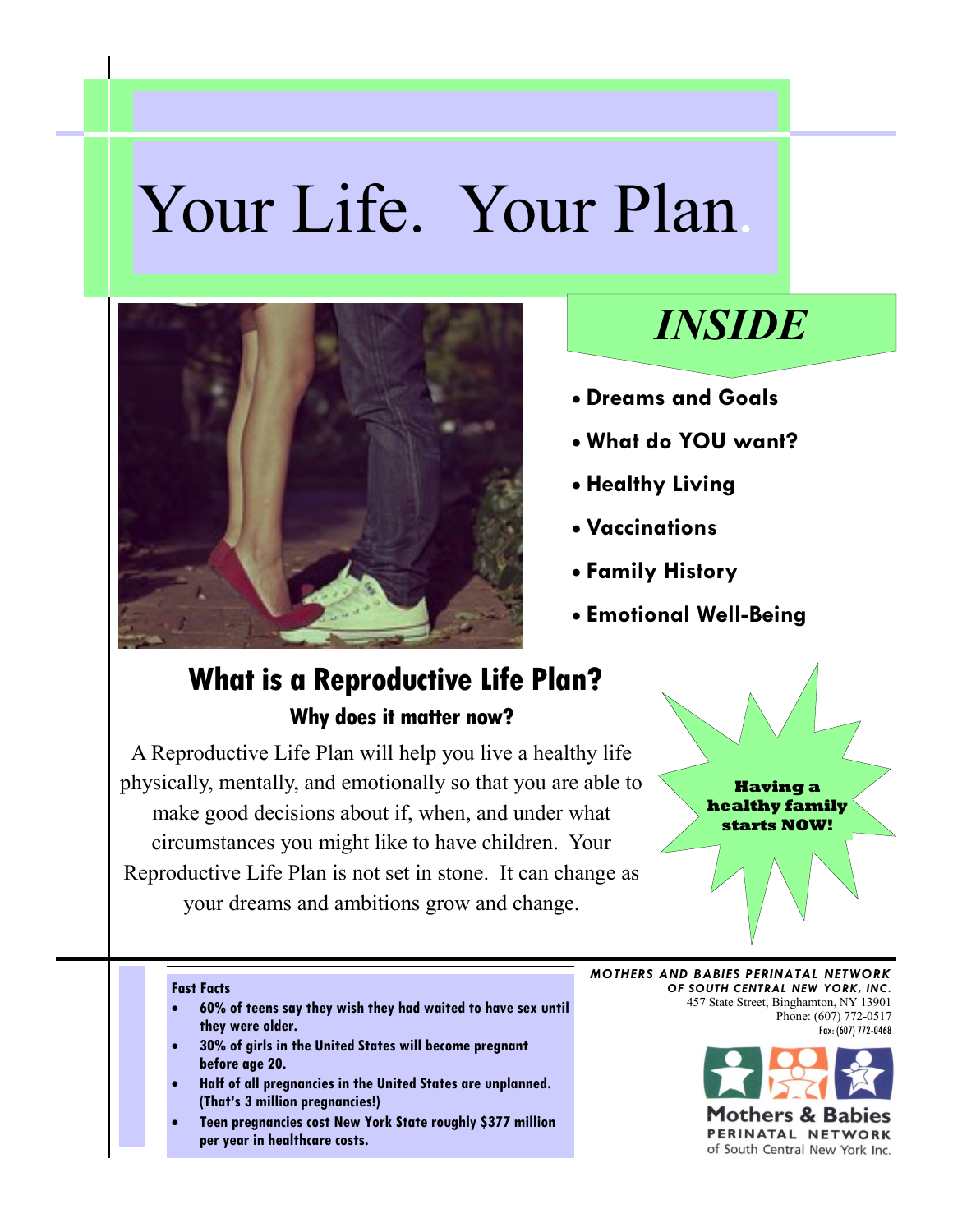# **Dreams and Goals**

A happy life starts with having dreams and goals. Think about where you see yourself in the future. Take your time. Planning ahead will help you achieve your goals and create a reproductive life plan that will lead to a happy, healthy family in the future.



- What is your biggest dream in life? ————————————————————
- What are three steps you can take to make that dream come true?
	- 1<sup>.</sup> ———————————————————— 2.
	- $\frac{3}{2}$
- How much education would you like to complete?
- What kind of work or career path interests you? ————————————————————
- Will you continue to work after you become a parent?  $\Box$  Yes  $\Box$  No
- How will you balance work and family if you continue to work?
- How do you plan to manage your finances to pay for food, clothing, transportation, and medical care?

What are your three best qualities? 1.  $2$   $\overline{\phantom{a}}$  $3 \overline{\phantom{a}}$ Keep these in mind as you develop your life plan, they make you who you are!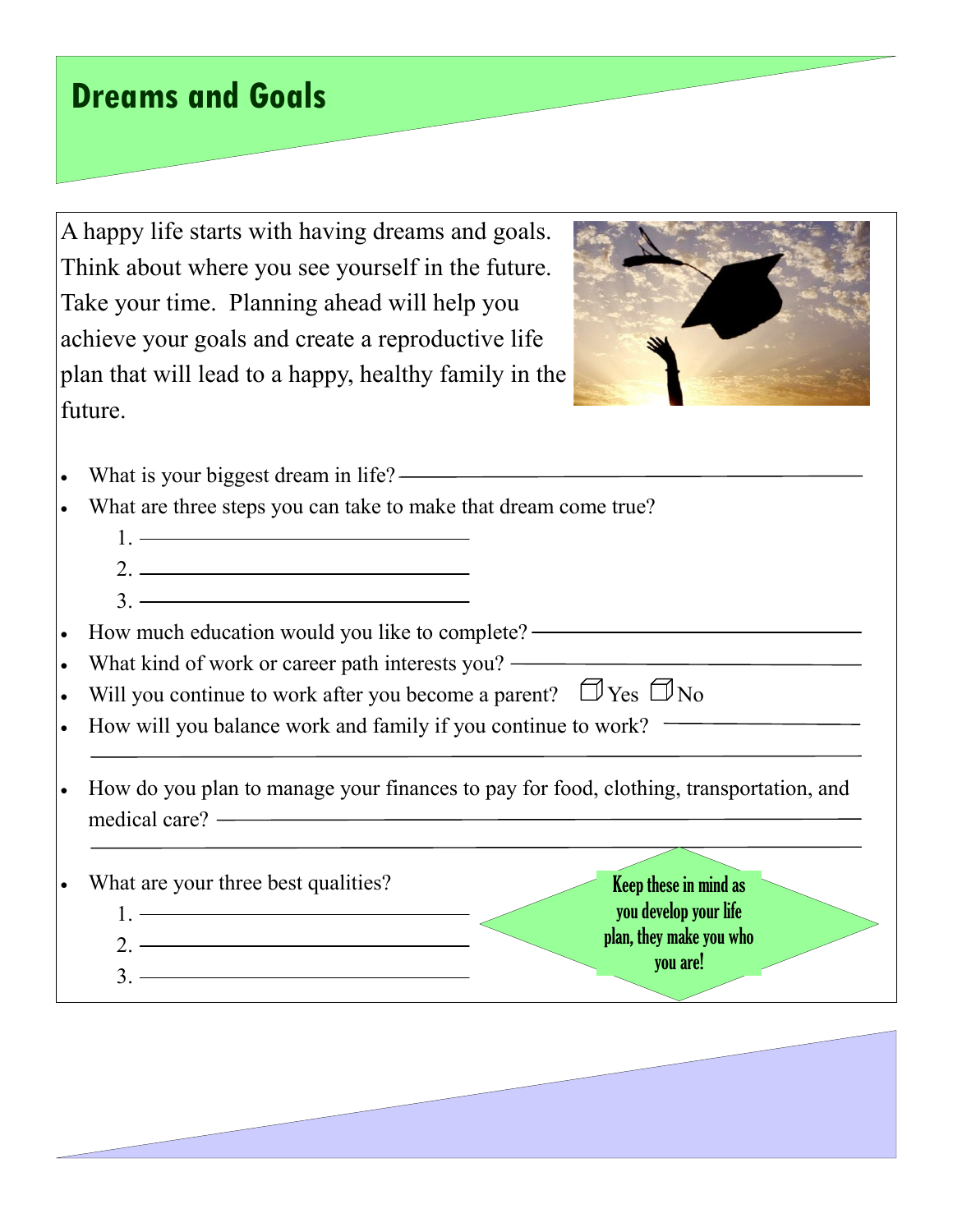|                                                          | The first step in creating your reproductive life plan is to think about what YOU want.                                                        |                                                                             |
|----------------------------------------------------------|------------------------------------------------------------------------------------------------------------------------------------------------|-----------------------------------------------------------------------------|
|                                                          | Remember that you can change your plan at any time.                                                                                            |                                                                             |
| $\Box$ YES:                                              | Do you want to have children one day?                                                                                                          | These are your choices. Take<br>your time and think about<br>what you want. |
|                                                          | • At what age would you like to have a child? __________________________________                                                               |                                                                             |
|                                                          |                                                                                                                                                |                                                                             |
| How many years apart would you like your children to be? |                                                                                                                                                |                                                                             |
|                                                          | Do you plan to be in a committed relationship before you have children?<br>$\Box$ Yes $\Box$ No                                                |                                                                             |
|                                                          | If you are sexually active, are you taking steps to prevent pregnancy until you and<br>your partner are ready? $\Box$ Yes $\Box$ No            |                                                                             |
|                                                          |                                                                                                                                                |                                                                             |
|                                                          | Is there someone in your life who you feel comfortable speaking to about birth<br>control options? $\Box$ Yes $\Box$ No<br>Who is that person? |                                                                             |
|                                                          | doctor, or counselor.                                                                                                                          | If you answered "No" consider speaking to a parent, family member,          |
|                                                          | What will you do if you or your partner becomes<br>pregnant before you are ready?                                                              | <b>Remember to discuss</b><br>this TOGETHER.                                |
| $\exists$ NO:                                            | Do you have a plan to prevent pregnancy if you are sexually active?<br>Yes $\Box$ No                                                           |                                                                             |
|                                                          | What steps are you taking/will you take? $\overline{\phantom{a}}$                                                                              |                                                                             |
|                                                          | What will you do if you or your partner becomes pregnant? ——                                                                                   |                                                                             |
|                                                          | If you don't have a<br>plan to prevent<br>pregnancy, you<br>have a plan to get<br>pregnant.                                                    |                                                                             |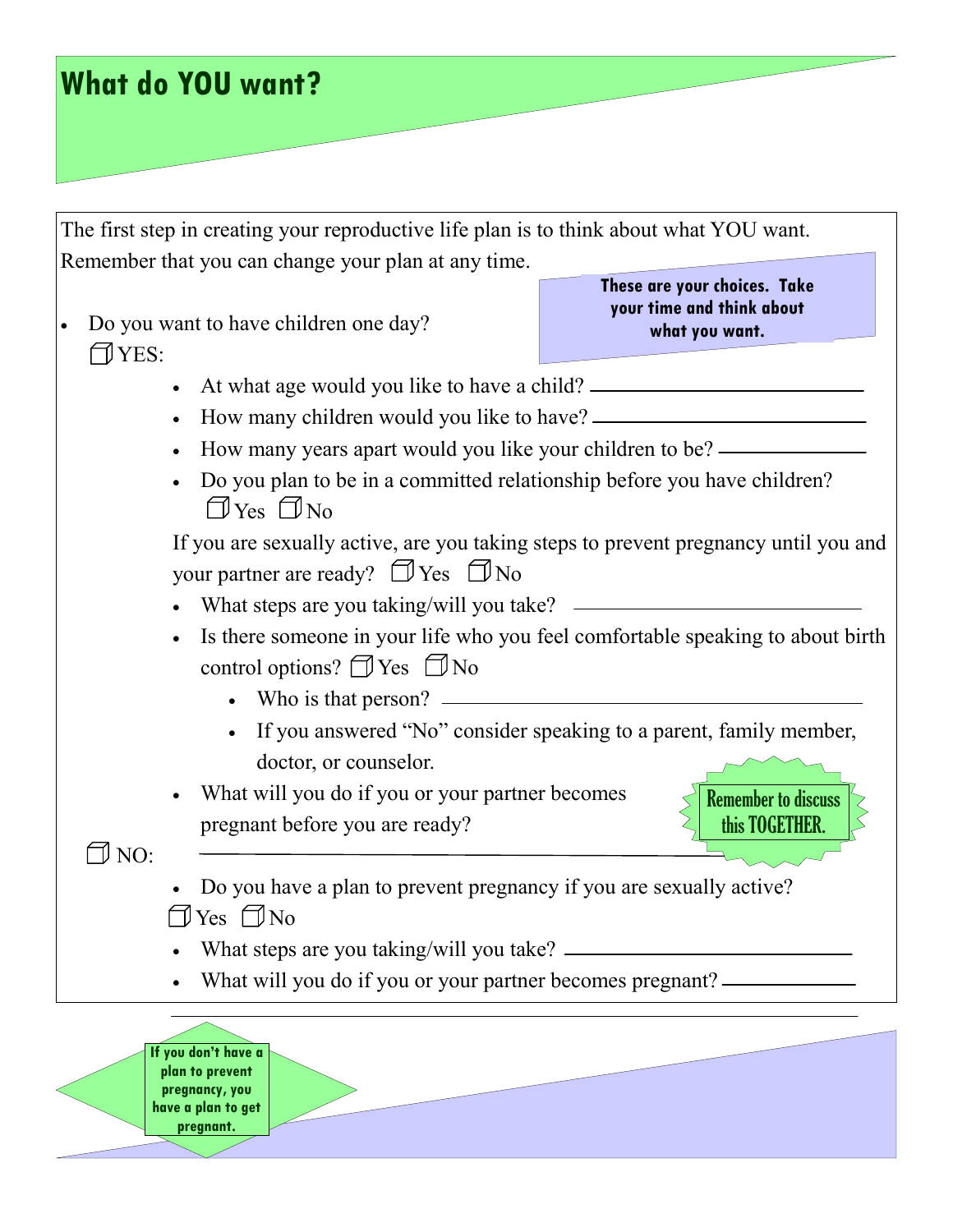# **Healthy Living**

- Living a healthy life now will help improve your health and the health of your unborn baby. Everyone should work at improving their everyday habits. Answer the following questions honestly.
- Do you eat a well balanced diet?  $\Box$  Yes  $\Box$  No
- Do you see your doctor and dentist for regular check-ups?  $\Box$  Yes  $\Box$  No
- Do you exercise regularly (3-5 times per week) and try to maintain a healthy weight?  $\Box$  Yes  $\Box$  No
- Do you get between six and eight hours of sleep each night?  $\bigcap$  Yes  $\bigcap$  No
- Do you get tested regularly for HIV/AIDS and other STIs if you are sexually active?  $\Box$  Yes  $\Box$  No
- Do you work with your doctor to manage your current health conditions (asthma, diabetes, high blood pressure, mental illness, etc)?  $\bigcap$  Yes  $\bigcap$  No
- If you are a young woman, do you take a daily multivitamin that contains at least 400 milligrams of **folic acid** to help prevent birth defects?  $\bigcap$  Yes  $\bigcap$  No

Try to eliminate negative health behaviors. If you answer "Yes" to any of the following questions try your best to quit. Taking these risks can harm you and your future plans.

- Do you smoke or use tobacco products?  $\Box$  Yes  $\Box$  No
- Do you drink alcohol?  $\Box$  Yes  $\Box$  No
- Do you use illicit drugs or abuse medications?  $\Box$  Yes  $\Box$  No
- Are you exposed to harmful chemicals and/or toxins regularly?  $\Box$  Yes  $\Box$  No
- Do you have multiple sexual partners?  $\Box$  Yes  $\Box$  No

**Smoking during pregnancy can expose your baby to dangerous chemicals like nicotine, carbon monoxide and tar that can lessen the amount of oxygen the baby gets.**

**When women have enough folic acid before and during pregnancy, it can help prevent up to 70% of some birth defects.**



## **Are you ready to quit smoking?**

The American Cancer Society can help. Call **1-866-611-QUIT** (**1-866-611-7848**)/TDD **1-866-228-4327** 24 hours a day, 365 days a year OR register for Mothers and Babies Perinatal Network Quit Kit Program by calling **607-772-0517**. Medicaid and Family Health Plus members can also call the New York State Quitline at **1-866-NY-QUITS** (**1-866-697-8487**).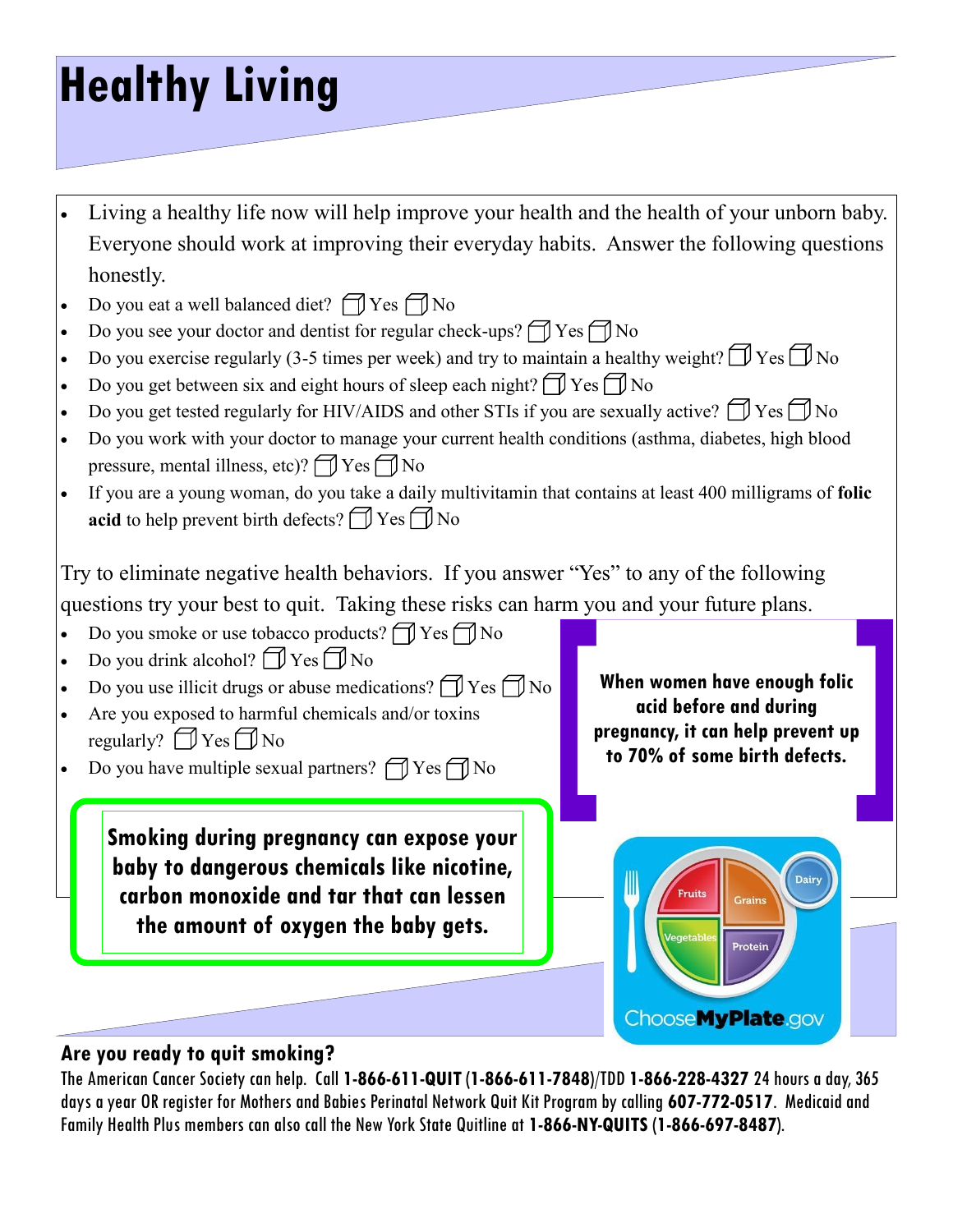# **Vaccinations**

Vaccinations you received from your doctor when you were a child will continue to protect you and your baby during your pregnancy and the first few months after delivery. You should take steps to make sure your vaccinations are up-to-date.

Vaccines you might need include:

Measles, Mumps, Rubella (MMR) Inactivated Polio Virus (IPV) Tetanus  $\Box$  Hepatitis B Varicella (Chicken Pox)  $\bigcap$  Pertussis Gardasil (HPV)  $\bigcap$  Meningitis

More information regarding vaccine administration can be obtained from the websites above or the **CDC-INFO contact center:** 800-CDC-INFO [800-232-4636]

# **Family History**

Health problems often run in families so it is important to be aware of health problems your close family members have experienced. Once you know what health problems for which you may be at risk, ask your doctor how you can reduce that risk. This is important for both men and women since babies get half their genes from each parent. Check to see if any of the following have occurred in your family tree:

 $\Box$  Gestational diabetes (diabetes that begins during pregnancy)

Pre-eclampsia (high blood pressure in pregnancy) or eclampsia (seizures)

Two or more miscarriages

**Problems getting pregnant** 

 $\Box$  A stillborn baby (a baby that was not alive at birth)

Depression before, during or after preganncy

 $\Box$  Low birthweight (less than 5 lbs. 8 oz.)

 $\bigcap$  A baby with a birth defect

 $\bigcap$  A baby born prematurely

Asthma

- Heart disease or lung disease
- $\bigcap$  A history of stroke

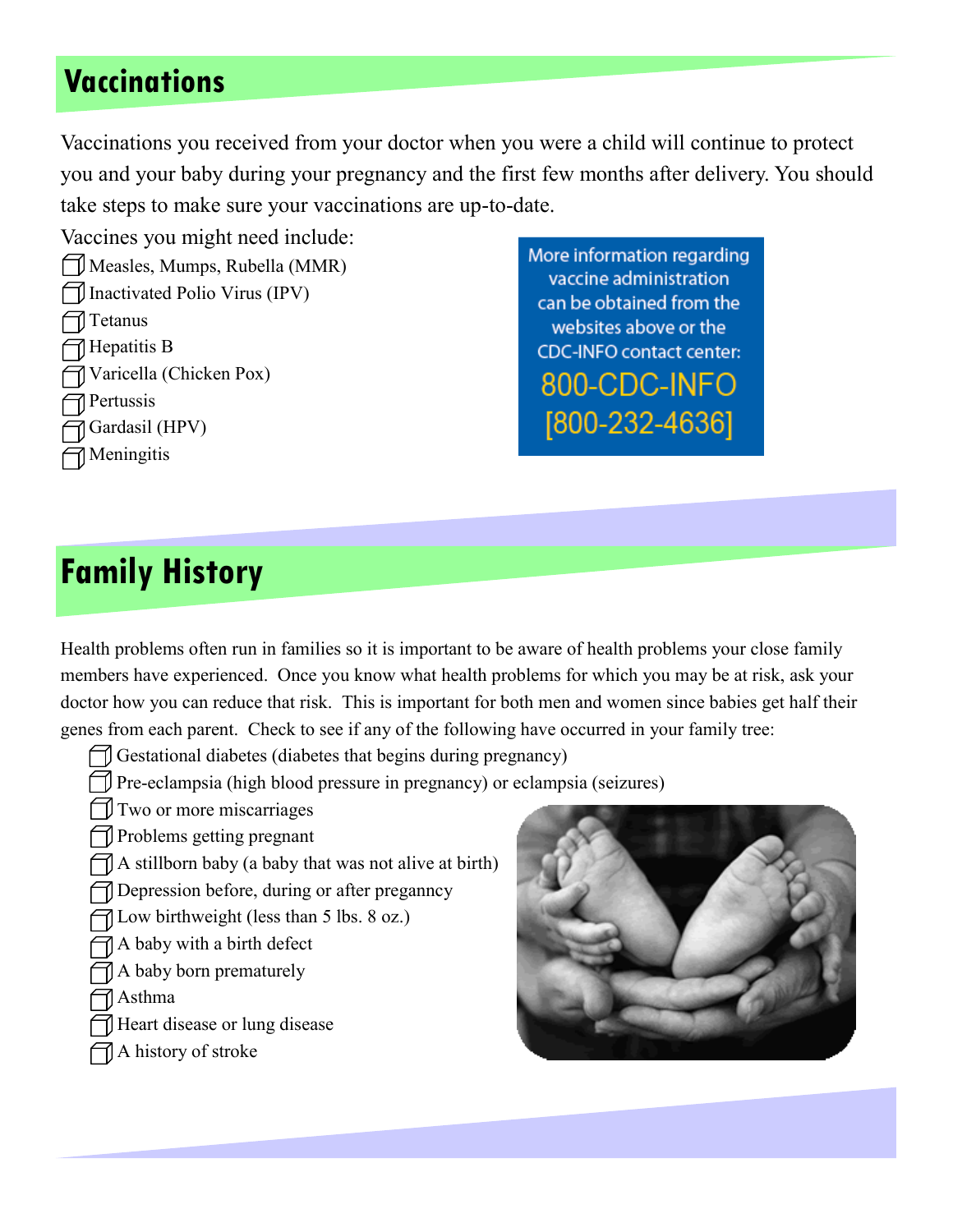## **Emotional and Physical Well-Being**

Your emotional health is very important when you are thinking about your future. It is important that both your body and your mind are healthy. Set goals for yourself in terms of where you want your physical and emotional health to be before you start a family. Consider the following:

## For Yourself

- Take care of your body
	- Stay positive
- Make time to do things you enjoy  $\bullet$ 
	- Value your strengths
	- Learn from your weaknesses Maintain Balance
- Think about what you want in your life  $\bullet$
- Identify what makes you happy or sad
	- Have dreams and set goals
- Find healthy ways to deal with stress and/or conflict  $\bullet$

### For Others

- Maintain safe, healthy relationships
- Be respectful and respected at all times
	- Help whenever you can  $\bullet$
- Identify with your background and learn from the backgrounds of others  $\bullet$ 
	- Surround yourself with a strong support system
		- Say thank you

**There is no issue too small for you to seek assistance. Professional and confidential counseling can be obtained immediately. If you or someone you know needs help call 911 now.**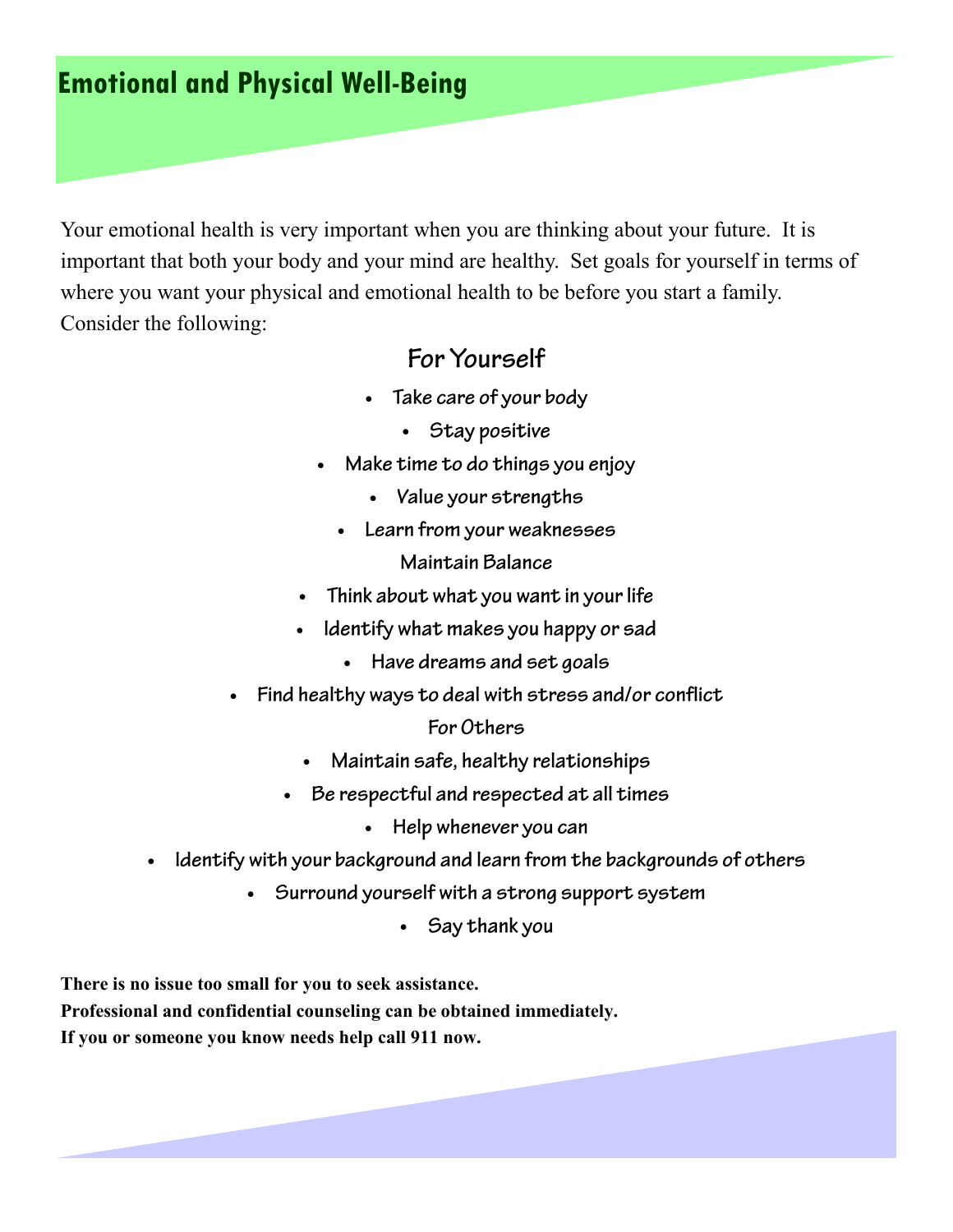# **Your Life Checklist**

## Make smart choices about your future.

- $\Box$  I will work hard to achieve the highest level of education I can.
- $\Box$  I will start thinking about what makes me happy that I might like to do as a career.
- $\Box$  I will make my own decisions about having sex and wait until I am ready.
- $\Box$  I will take the time to think seriously about how a pregnancy could affect my life and goals as a teenager.
- $\Box$  I will take steps to prevent pregnancy until I am ready to start a family. Practice healthy living.
- $\Box$  I will visit my doctor and dentist for regular check-ups.
- $\Box$  I will talk to my partner about practicing safe sex and getting tested for STIs.
- $\Box$  I will ask my family members about the health problems they have experienced.
- $\Box$  I will avoid alcohol, smoking, and illegal drugs.
- $\Box$  I will eat better and exercise regularly.
- $\Box$  I will seek help if I feel depressed, anxious, or sad for longer than two weeks.
- $\Box$  I will seek help if I feel hopeless or have thoughts of hurting myself.
- $\Box$  I will get help if someone is physically or mentally abusing me.
- $\Box$  I will make a promise to live a healthy life for myself and my family.